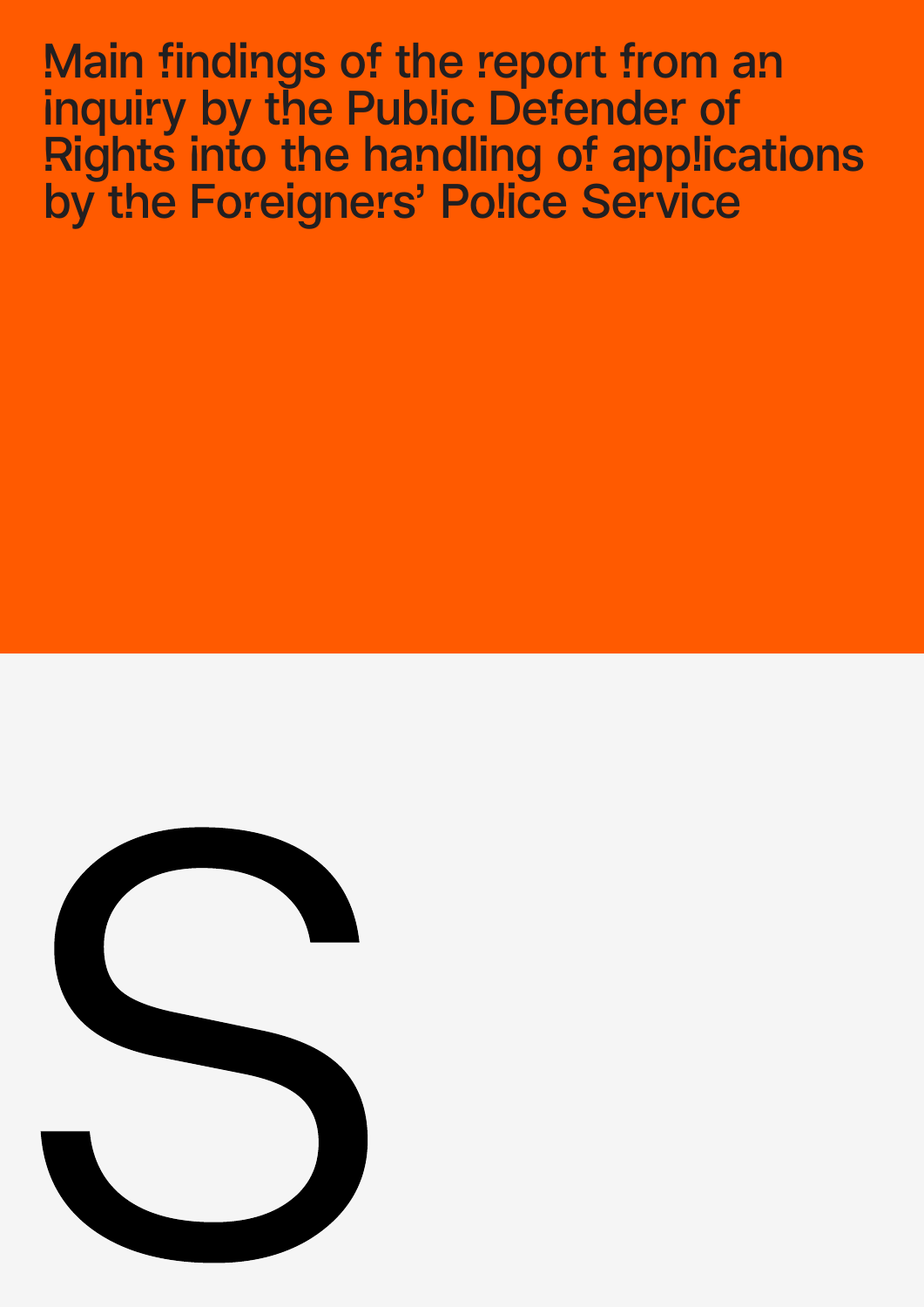### FOCUS OF THE INQUIRY

The report is based on an inquiry carried out in October and November 2019 by members of an inquiry team set up by the Office of the Public Defender of Rights. The team visited all Border and Foreigners' Police Departments ("BFPDs") existing at the time, namely in Bratislava, Trnava, Dunajská Streda, Nové Zámky, Nitra, Trenčín, Žilina, Banská Bystrica, Rimavská Sobota, Prešov, Košice and Michalovce.<sup>1</sup>

In order to assess the situation at individual BFPDs, we conducted unannounced interviews with the management, as well as with foreigners present at the departments at the time of our visit. In order to get a picture of the situation and reach a broader public, we also developed a questionnaire and received over 500 responses. The findings of the report are based primarily on the personal visits of individual BFPDs, but also on the comments received from the central level (Bureau of Border and Foreigners' Police), particularly on the statistics, training of police officers and on the system used to process and redistribute applications. The results of our inquiry do not include BFPD Michalovce because the department refused to cooperate from the outset and referred the team to the spokesperson of the superior police directorate.

The inquiry focused on the procedures applied by the police in the processing of applications submitted by foreigners during the periods of increased numbers of applicants. The inquiry also focused on the conditions existing at individual BFPDs, on the problems encountered by the police in the performance of their duties, on how foreigners are treated, on the existence of 'informal waitlists', on how foreigners' applications are processed, on the efficiency of the scheduling system, on whether the principles of good public governance are applied, on the provision of information to foreigners (with specific emphasis on the quality, accessibility, comprehensibility and scope of the information available in foreign languages), on the material and technical resources available at individual BFPDs, and on the overall quality of their premises. The purpose of the inquiry was neither to evaluate the correctness of procedures nor to assess the form of stay (residence permits) granted by the Slovak Republic.

# INSUFFICIENT BFPD STAFFING

In order to understand the functioning of individual BFPDs and the difficulties they face in handling foreigners' applications during peak

1 The team did not visit the new department in Ružomberok which opened in December 2019.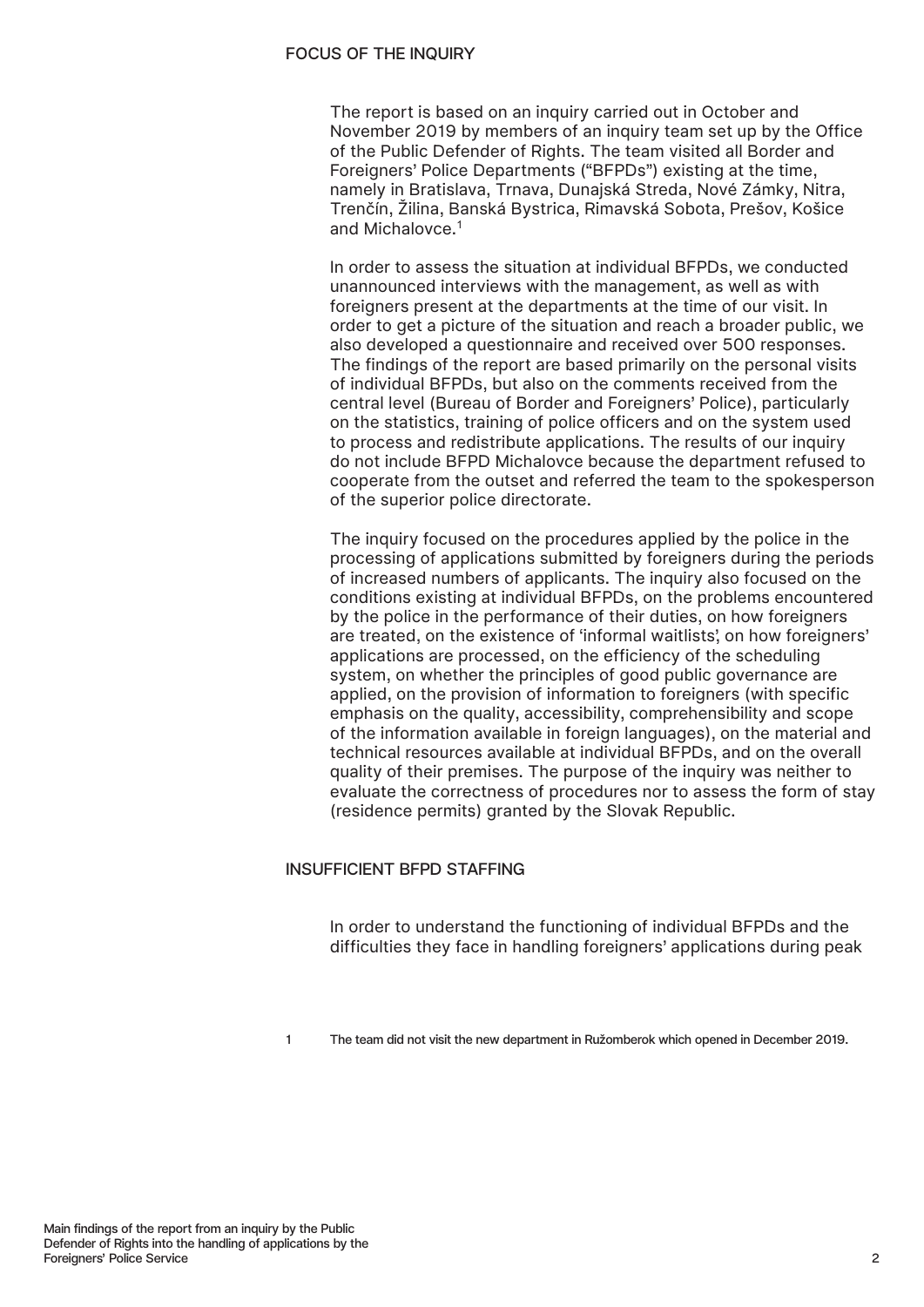periods, our inquiry focused, in the first place, on the adequacy of staffing.

The results show that only one BFPD (Prešov) was fully staffed. In other words, all planned job positions at the department were staffed. The other BFPDs were understaffed, with the highest number of vacant posts in Dunajska Streda (36% of vacancies – nine out of the planned 25 posts were vacant), followed by Trnava with 35% (12 out of 34 posts were vacant) and Bratislava with 29.5% (21 out of 71 posts were vacant). The highest number of vacancies reported those BFPDs which face the heaviest workload due to the presence of corporations and foreign investors in their respective territorial jurisdictions. Their understaffing directly affects the length of time needed to process the applications filed.

Moreover, the BFPDs do not employ civilian staff and thus all the activities, including mail sorting and documents issuing, are performed by police officers. Although the BFPDs would welcome if civilian personnel performed these administrative tasks, the staffing decisions fall under the competence of the Ministry of the Interior of the Slovak Republic (the "Interior Ministry"). In this connection, the "Strategy of Labour Mobility for Foreigners" contains a measure for implementation in 2019 "to support the existing human resources by hiring civilian personnel (approximately 70 staff) who would perform administrative support functions (reception and registration of applications for residence permits, handling of queries, issuance of documents) in order to speed up the process of decision-making and checking the legality of stay". However, the measure was not implemented in 2019.

## INADEQUATE LANGUAGE SKILLS OF BFPD OFFICERS

The findings of the inquiry and our personal experience lead us to conclude that most BFPD officers do not speak a foreign language and they communicate with foreigners only in the Slovak language. We noticed that many foreigners who came to the BFPDs were accompanied by Slovak nationals. These aides, assigned to foreigners mostly by job agencies and employers, assisted their clients in filling in applications and interpreting their communication with police officers. Several foreigners (in Prešov, Nové Zámky and Banská Bystrica) said that some officers were able to communicate in English. We witnessed a situation in Košice when a police officer, who distributed queue tickets to foreigners, communicated only in Slovak, although the queue comprised only English speaking foreigners. When a foreigner asked something in English, the officer responded in Slovak.

The knowledge of a foreign language is not a qualification criterion which the officers assigned to the BFPDs must meet. According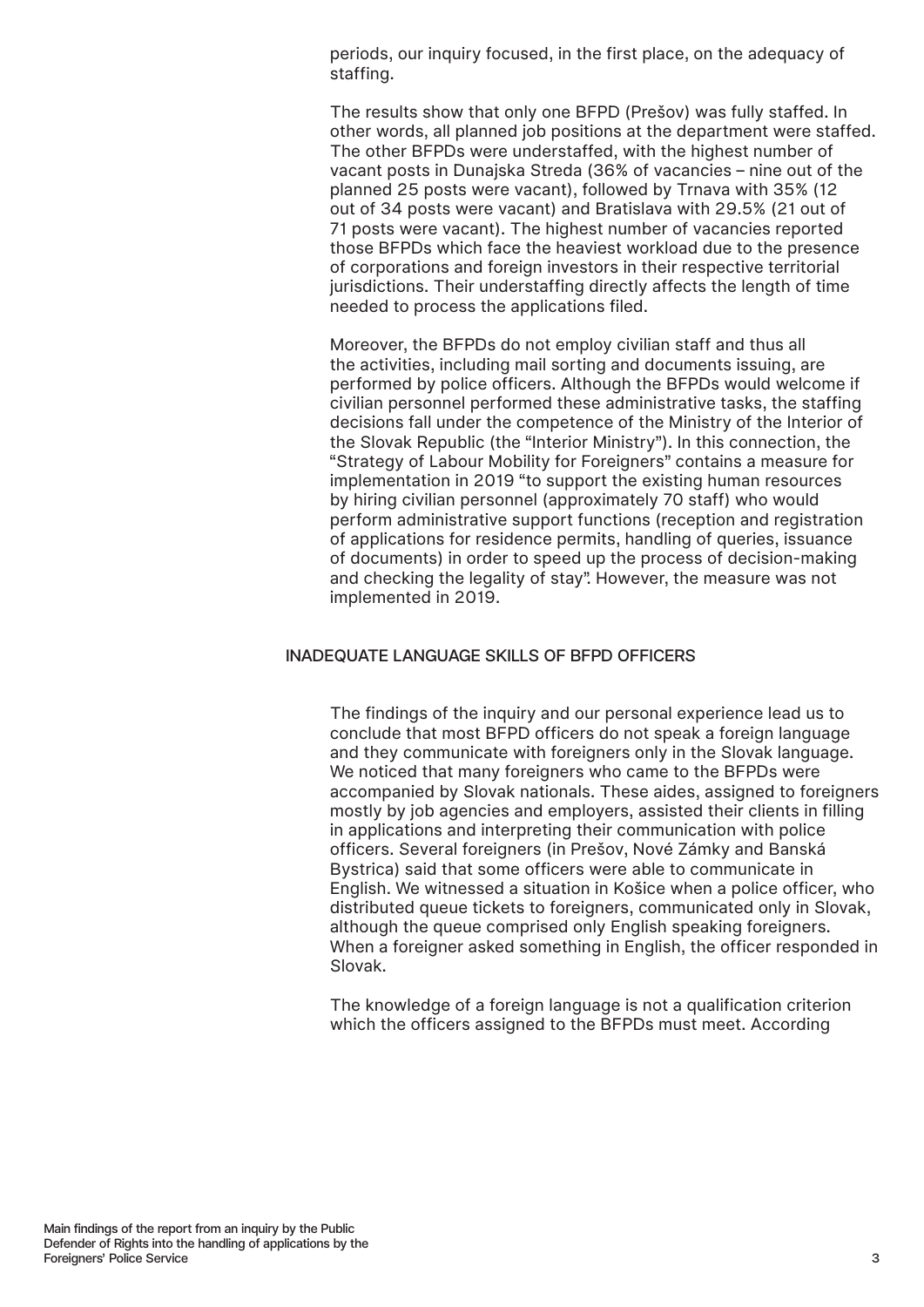to the management, younger officers usually speak basic English, whereas the older ones have a command of the Russian language and they can make themselves understood speaking Slovak when they communicate with Ukrainian applicants. However, the present staffing levels at individual BFPDs are inadequate to ensure the presence of at least one officer with foreign language skills on the shift. According to the management, there has never been a case of a foreigner's application not being processed due to the language barrier. There are currently no training courses available to BFPD officers to improve their foreign language skills. Although the interest in language courses is there, the responses we have received suggest that their scope should be kept to a minimum because the officers have regular duties to perform. This finding only confirms that the BFPDs are understaffed. Despite this, systematic language training for the officers assigned to the departments which interact with foreigners should play a significant role. Police officers should not simply rely on the fact that all foreigners speak Slovak or are accompanied by Slovak-speaking aides because this sort of support is not available to everyone.

### FIXED OPENING HOURS ALSO DURING THE PERIODS OF INCREASED WORKLOAD

The opening hours at BFPDs are fixed; in other words, even during peak periods when the number of applications increases, typically in September and October, the number of business days per week remains the same, and so does the number of opening hours per business day. According to the management, any increase in the number of business days or opening hours would require additional human and technical resources.

The days of business vary from one BFPD to another. As a rule, there are three business days per week – Monday, Wednesday and Friday. Opening hours are from 07:30 to 12:00 noon by default and resume after the lunch break to last till 15:00 on Mondays and 17:30 on Wednesdays. Our survey showed that the "opening hours' information" published on the websites of the departments in Nitra and Nové Zámky was incorrect: both departments had their Wednesday opening hours longer than what the websites suggested.

Only two BFPDs (Bratislava and Trnava) have business days from Monday to Friday. Jana Dubovcová, the former Public Defender of Rights, suggested this practice during her term of office and we welcome the fact that BFPD Bratislava, which has the highest workload, has embraced her suggestion. As far as the Trnava department is concerned, the information available on the website does not reflect reality. During our visit to Trnava, which took place on a Tuesday, we noticed that the opening hours indicated on the door contained a remark that Tuesdays and Thursdays were reserved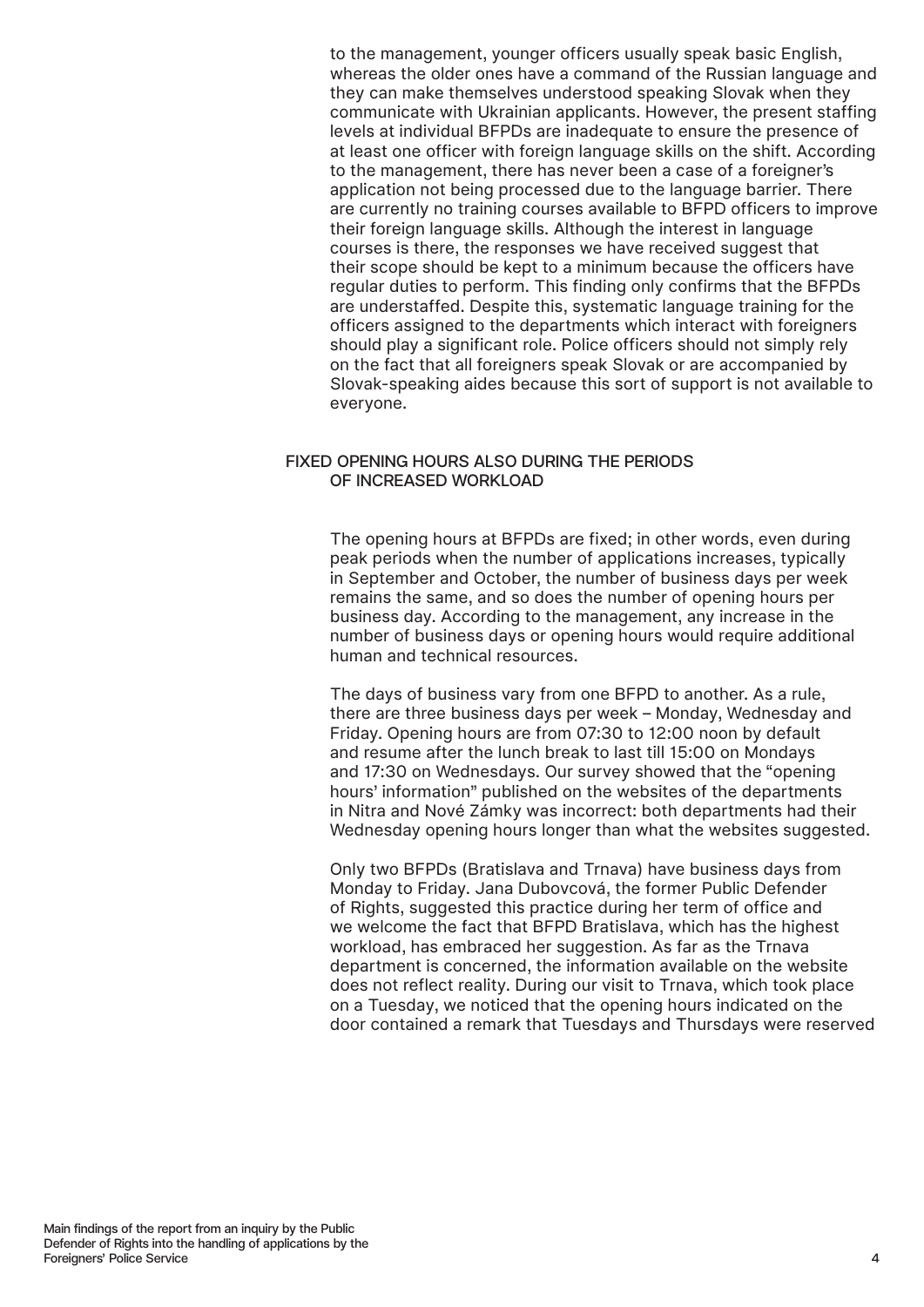solely for pre-booked foreigners. However, foreigners get to see this information only as they enter the department.

During business days, priority is given to the vulnerable groups of applicants, such as parents with small children, pregnant women, older persons, persons with severe health disabilities, applicants with the status of Slovaks living abroad, and those applying for a residence permit in connection with the restoration of Slovak citizenship. This was confirmed during the visit of individual BFPDs when members of the inquiry team observed that when a department opened for business in the morning, the attending officers asked mothers with children (by way of example) to step out of the queue and proceed to the front. This human approach and empathy is praiseworthy and should be highlighted as an example of good practice.

### EXISTENCE OF INFORMAL WAITLISTS DRAWN UP BEFORE OPENING

The team visited individual BFPDs before their opening hours to observe how the departments coped with the morning swell of applicants. Except for Rimavská Sobota and Michalovce, where the number of applicants is low, the queues which formed in the early morning hours in front of all BFPDs were considerable. Some foreigners (or their proxies) queued from even the day before. These waiting foreigners created informal waitlists; according to witness accounts, the first in the queue put his/her name on a piece of paper and the rest put their names below as they joined the queue. Foreigners considered these informal waitlists necessary, saying that the situation would be not manageable without them, mainly because some of them joined the queue the day before. In most cases, the existence of such informal waiting lists created a sense of order. However, at some departments (Dunajská Streda and Prešov), the lists were drawn up by organised groups, a practice which BFPD management considers unacceptable.

In connection with the existence of informal waitlists, we believe that already during their first contact with the department and while queuing up, all applicants should be informed that the BFPDs do not take these informal waiting lists into account. A notice saying that 'informal waitlist will be disregarded' was displayed only in Žilina, although just in the Slovak language and inside the building. This sort of information should be displayed in clear view at the entrance for everyone to know that putting their name on an informal waitlist is not necessary, let alone in situations when such the list is kept by an organised group which is likely to ask money from applicants for putting their names on it. The formation of long queues in front of the departments and the creation of informal waiting lists could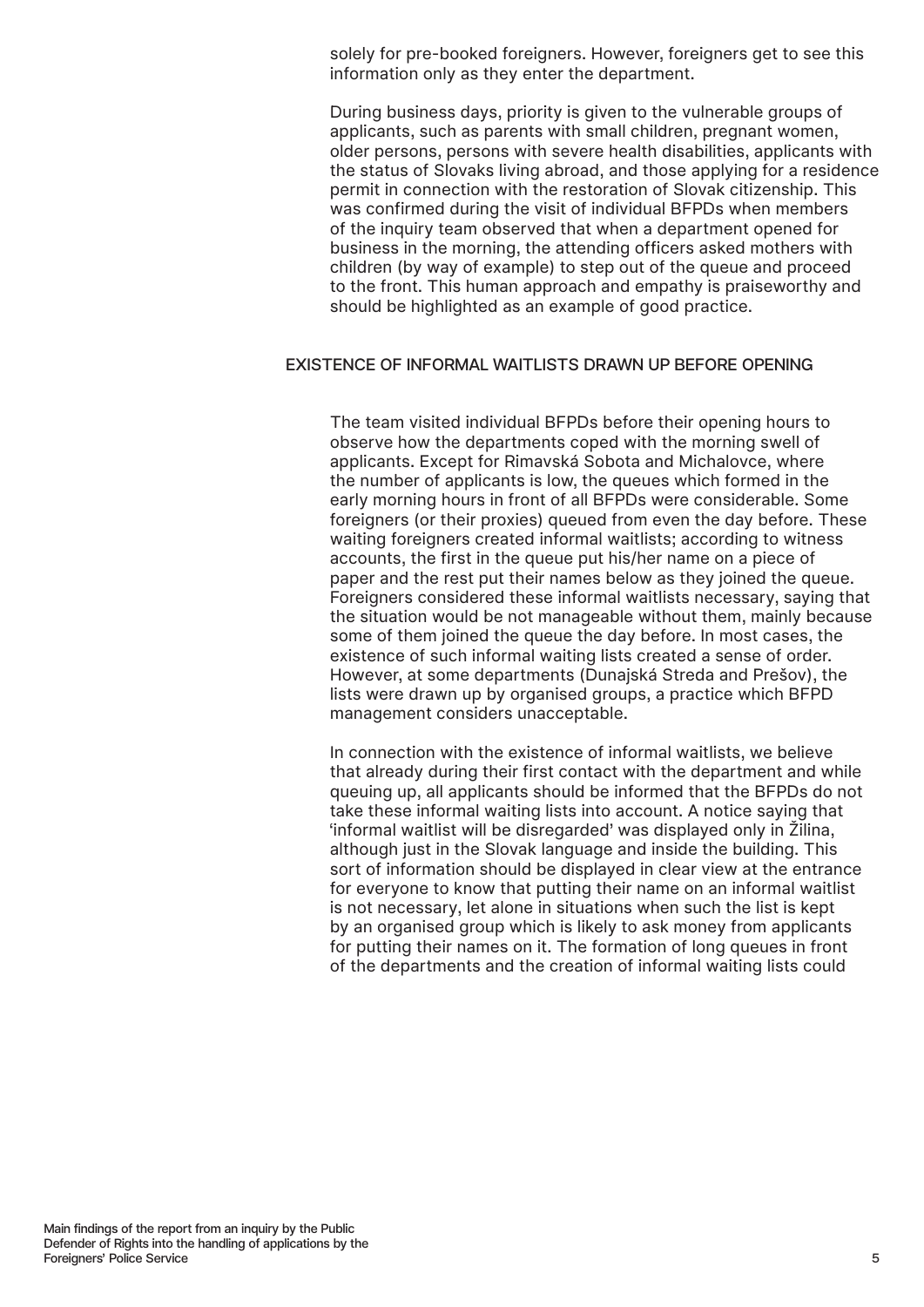be avoided through the introduction of an efficiently functioning appointment scheduling system.

## EFFICIENCY OF THE ELECTRONIC APPOINTMENT SCHEDULING SYSTEM

At the time of our visits, the old appointment system was still in operation (until 15/11/2019). Both the officers and foreigners viewed the system as insufficient, inefficient and rigid. The appointment system for the individual BFPDs was administered by the Detention Centres in Sečovce and Medveďov. The main drawback of the system was that it did not allow applicants to choose a convenient time for the handling of their applications. The system simply allotted a time slot which the applicant was unable to change. Also, the system enabled appointments only for certain types of services (for example, the granting or renewal of a temporary or permanent residence permit). The old system had limited capacity in terms of the number of schedulable appointments per business day.

The 'new' electronic appointment scheduling system was launched on 15/11/2019. According to the Bureau of Border and Foreigner's Police, the new system is based on the same platform as the other electronic systems used across the police service (e.g., traffic police). At the time of its launch, the system enabled the scheduling of appointments only up to 14 days ahead; from the end of January, applicants may schedule their appointments 60 days ahead. The objective of the Bureau is to fine-tune and beef up the system's capacity to accommodate all those who want to schedule their appointments electronically. At the same time, the scope of the services bookable through the new electronic system has broadened.

An efficiently functioning electronic scheduling system with sufficient capacity in terms the number of schedulable appointments is the way forward if the BFPDs want to eliminate informal waitlists, shorten the queues (which are forming since early morning hours or even since the evening before), and prevent the activities of various organised groups which profit from the inefficiency of the appointment scheduling system.

### INCONSISTENT PRACTICE IN THE PROVISION OF INFORMATION

The BFPDs provide general information by telephone, email or in person. The first two modes of communication are used to provide information on the statutory requirements which a residence permit application must meet, on the procedure, etc. However, those who would like to enquire about the status of their particular application must appear in person. The answers in the questionnaire show that it is almost impossible to reach the BFPDs by phone. The survey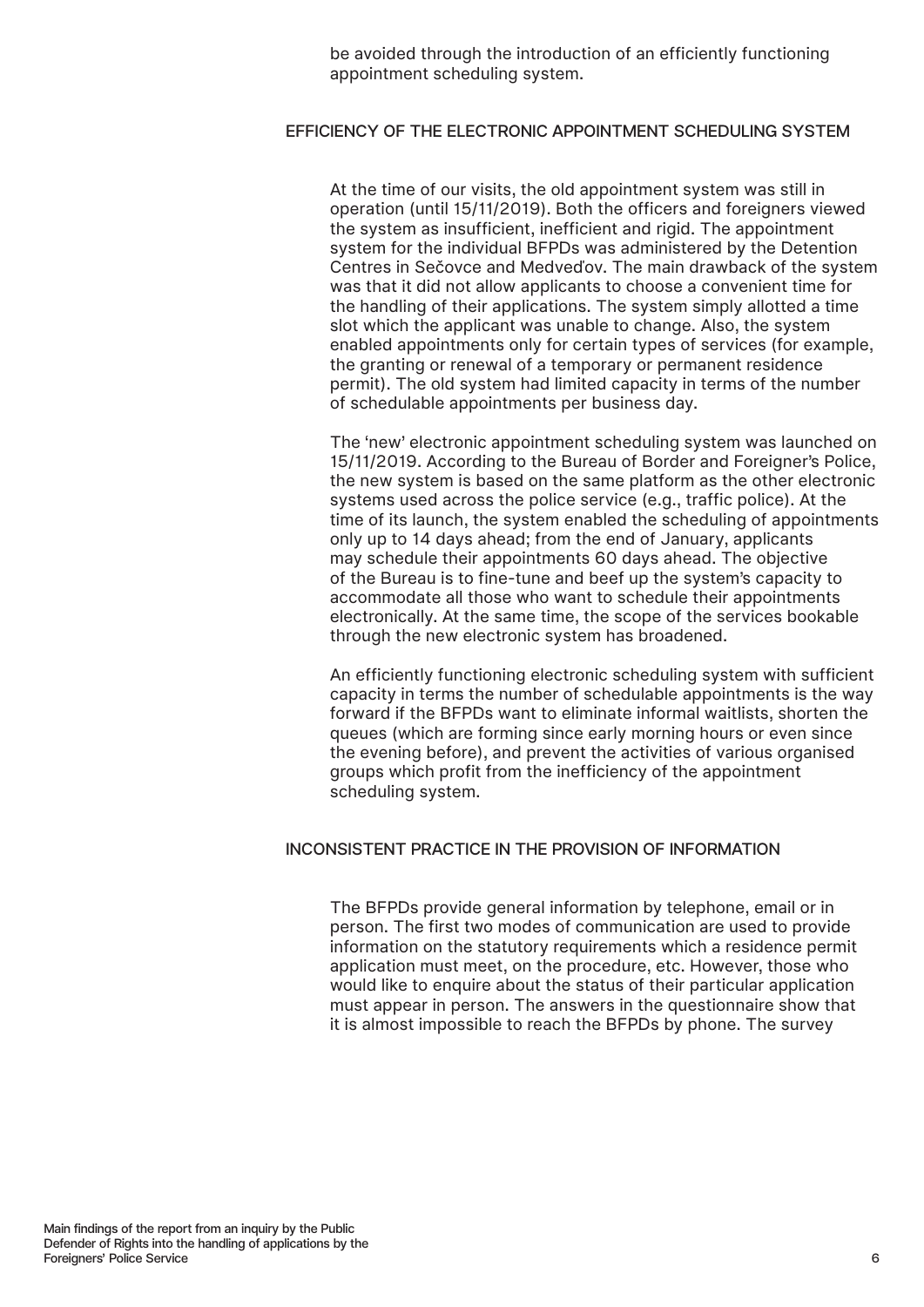also showed inconsistencies in the practice applied by individual BFPDs for the provision of general information by email, such as information on the general requirements for permanent residence permit applications and the procedure of their processing. While some BFPDs<sup>2</sup> provided comprehensive information, including the explanation of the relevant legal provisions governing the content and submission of applications, some BFPDs<sup>3</sup> simply referred the applicant to the applicable provisions of law. Some BFPDs<sup>4</sup> in their answers mentioned, much to our surprise, that this sort of information may only be provided in person during the applicant's visit, even though the management of BFPD Bratislava, for example, stated that the department provides this type of information also by email.

The practice of those BFPDs which do not provide general information to foreigners on their request, i.e., information which the departments are obliged to provide under the laws and regulations governing BFPD activities and which they have at their disposal, is in clear breach of the right to information enshrined in the Constitution and runs counter to the principles of good governance. After all, it is in the interest of the BFPDs themselves to reduce the number of foreigners appearing in person exactly due to the insufficient staffing of the foreigners' police service. This objective could be achieved through the provision of general information by email or telephone. This would reduce the number of foreigners who come in person just to obtain general information. We are also of the view that the completeness of the information provided over the phone or email before the submission of applications increases the efficiency of the procedure and reduces the number of those who need to resubmit applications or those who appear in person just to get general information.

## REFERRAL OF APPLICATIONS FOR PROCESSING FROM THE MOST BURDENED BFPDS TO THE LESS BURDENED ONES

The inquiries and visits of the BFPDs showed that in order to cope with the workload during peak periods, the service has adopted a practice whereby the territorial competence for the processing of applications for a temporary residence permit filed with the most burdened BFPDs in the Bratislava Region is transferred to the less burdened departments in the east of Slovakia. According to the Bureau of Border and Foreigners' Police, there are indeed situations where the applications filed in Bratislava are referred for processing

2 BFPDs in Nové Zámky, Rimavská Sobota, Prešov, Košice and Nitra.

- 
- 3 BFPDs in Žilina and Banská Bystrica 4 BFPDs in Bratislava and Michalovce.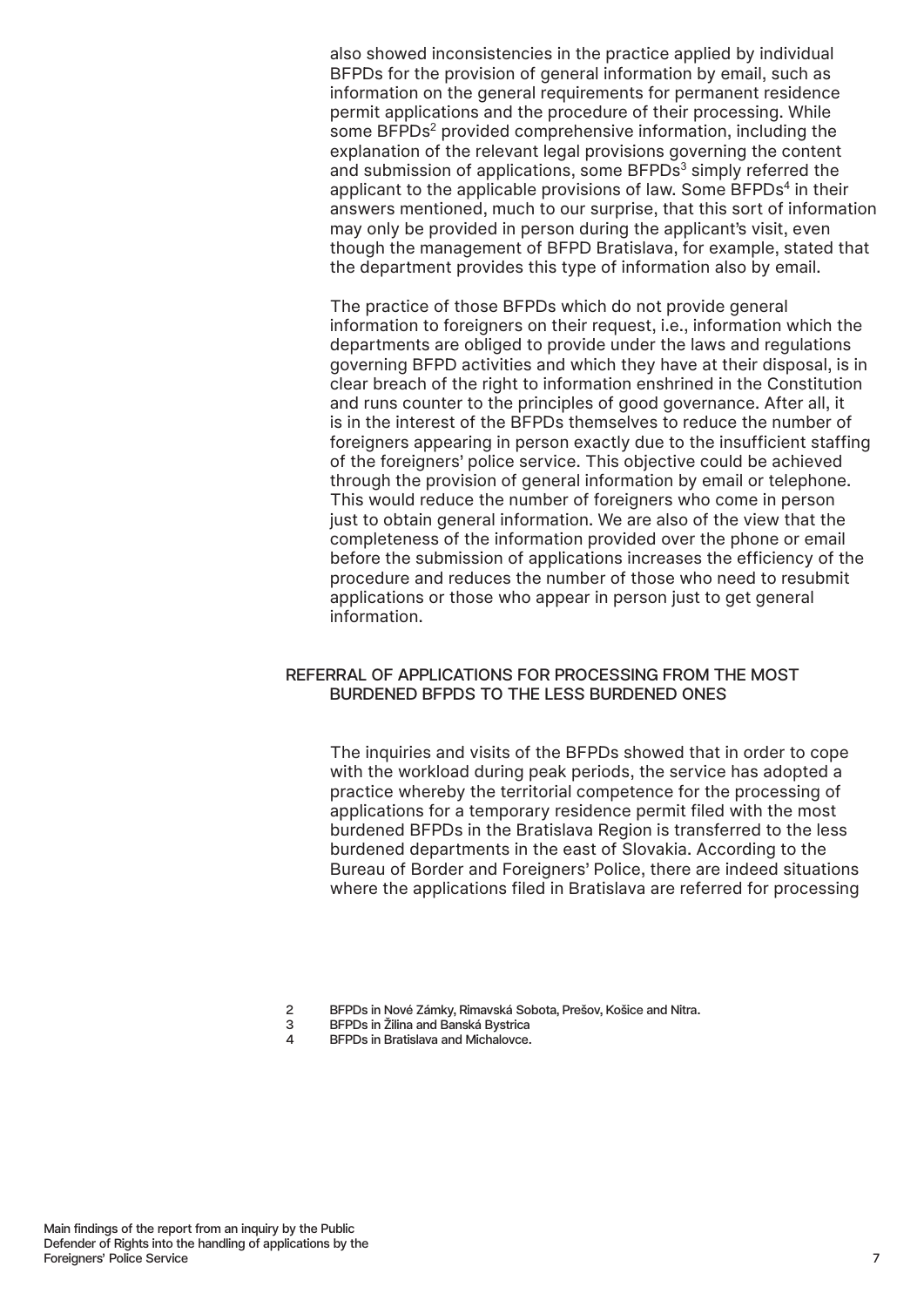to other BFPDs depending on their actual workload and the average number of temporary residence permit applications filed.

The report contains an analysis of the third sentence of Section 125(1) of Act No. 404/2011 on the Stay of Foreigners, as amended, which provides for the transfer of territorial competence for processing. We have concluded in this connection that the transfer of territorial competence is lawful and in line with the procedures established by law because it pursues a legitimate objective, i.e., to make the processing of applications more efficient and thereby expedite the process. Equally, an extensive interpretation of the term "Interior Ministry" warrants the conclusion that the entity taking a decision on the transfer of territorial competence – the Director of the Bureau of Border and Foreigners' Police – appears to be authorised to do so. Thus transferring the territorial competence for the processing of residence permit applications is lawful both in substantive and procedural terms.

What we view as problematic in the context of these referrals is the exercise of the procedural rights by the applicant, as a party to proceedings, whose application has been referred for handling elsewhere. According to the BFPDs, any information on the status of a particular application may only be provided in person, and not by telephone. However, this could pose problems for those whose applications have been referred for processing to other BFPDs (in line with the third sentence of Section 125(1) of the Act on the Stay of Foreigners). There could be situations in practice where foreigners who have filed their application in Bratislava (based on the applied-for location of their residence) would have to travel to Košice in order to get information about the status of their application. The efficiency of proceedings should yield benefits to all parties to the proceedings and should not be achieved to the detriment of the applicant's procedural rights. The right to inspect one's file is a right which any party to the proceedings must be able to exercise also in person. Therefore, any transfer of territorial competence that would require a party to hire a proxy – because the considerable geographical distance impairs the party's ability to exercise his/her procedural rights in person – is in breach of the party's right to inspect the file.

## INSUFFICIENT INFORMATION AVAILABLE TO FOREIGNERS IN FOREIGN LANGUAGES

Generally speaking, the scope of the information available at the BFPDs in foreign languages is very limited. The entrance/navigation signs to the departments are only in Slovak. The information on the business days/opening hours displayed at the entrance to the departments was almost entirely in Slovak. The only information available on the official notice boards in a language other than Slovak concerned the online appointment scheduling system. Most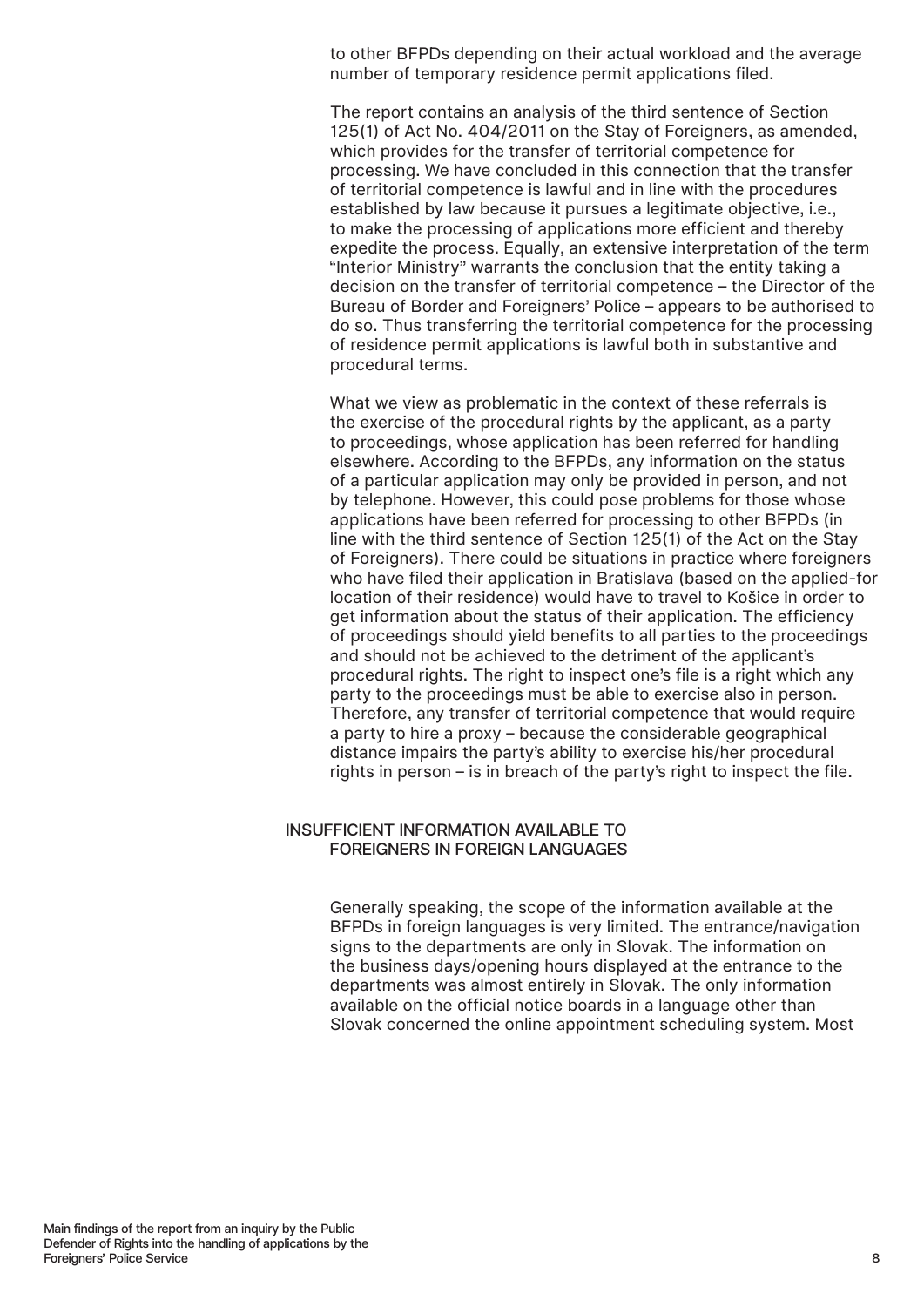departments did not have the English version of the Act on the Stay of Foreigners; the sending of general information by email also appears to be problematic – not a single email query received in English was answered in English. The comparison of the English and Slovak pages on the Interior Ministry's website shows that the scope of information on the two pages differs. The main problem with the English version of the webpage, which contains information for foreigners, is that it is poorly arranged and does not contain even the basic and essential information, such as business days, opening hours or contact telephone numbers to the information lines operated by individual police directorates.<sup>5</sup> We must underline in this connection that the basic command of a foreign language should, as a minimum, be a standard requirement for those who interact with foreigners and we, therefore, plead for the systemic development of BFPD officers' language skills.

#### INADEQUATE PREMISES

We have noticed that the quality and equipment of BFPD premises is gradually improving and that some departments are moving to new locations. BFPD Žilina moved to new premises in 2019 and BFPD Bratislava moved from the inadequate premises at Hrobaková Street to a new location. The departments in Trnava and Prešov have been refurbished and equipped as client-friendly. The department in Dunajská Streda (evaluated during the survey as the worst in structural and material terms) moved to a new place, and the department in Nove Zámky is planned for relocation. Still, the premises of some BFPDs remain unsatisfactory and we believe that efforts should continue to make sure that they meet at least the minimum standards for the reception of applicants, such as waiting rooms with sufficient capacity, client-friendly workplaces and access to toilettes and drinking water.

As far as navigation to individual departments is concerned, it was sometimes very difficult to find their actual location despite the GPS coordinates published on the website of the Interior Ministry. This applies, for example, to BFPD Prešov which is situated in an industrial zone and there are no signs showing directions to the department from the main road, unlike in Banská Bystrica or Bratislava.

#### OVERVIEW OF THE MEASURES PROPOSED

With reference to the above conclusions, pursuant to Section 17(2) (e) of Act No. 564/2011 on the Public Defender of Rights, we are proposing a set of measures designed to improve the situation in the handling of foreigners' applications for residence permits, make the

5 The website of the Interior Ministry was assessed in March 2020.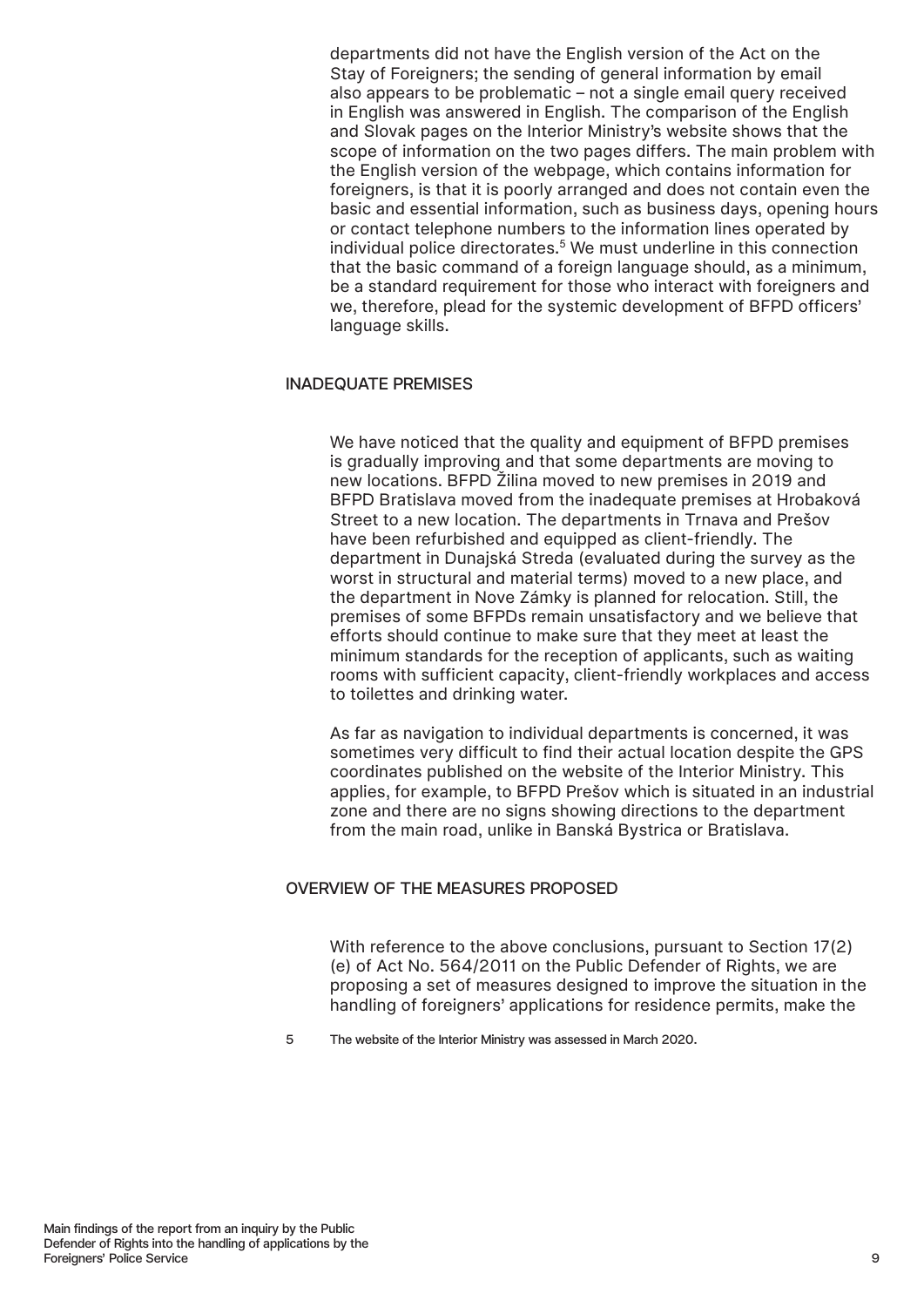practices across the entire BFPD service consistent, and ensure full respect for the fundamental rights and freedoms of applicants for a residence permit in the Slovak Republic.

# PROPOSED MEASURES ADDRESSED TO THE BUREAU OF BORDER AND FOREIGNERS' POLICE (SUMMARY)

- To build and further develop the language skills of BFPD officers who interact with foreigners and to support the introduction of a foreign-language bonus as a salary component;
- To display at individual BFPDs clear notices on business days and opening hours also in English;
- To develop a strategy for coping with the fluctuating workload at individual BFPDs during peak periods;
- To display a clear notice at the entrance to each BFPD saying that any informal waitlists will be disregarded and that clients do not need to put their names on any waitlist for their application to the processed.
- To ensure that the queue tickets are distributed only to those foreigners who are physically present at the department;
- To ensure that BFPD officers do not cooperate with any individuals who organise informal waitlist in front of the departments;
- To issue an internal BFPD instruction specifying:
	- the time limit within which and the manner in which general information must be provided to those who request it by email, and make the practice consistent across the service;
	- the duty to provide information also to those foreigners who come to the department in person;
- To ensure that the BFPD telephone lines are adequately attended so that foreigners can reach the department by telephone and obtain the information they need to submit their application.
- To develop a model notice on the referral of an application for processing to another BFPD, which is comprehensible to the applicant both in terms of substance and language;
- To ensure that the departments to which applications have been referred for processing may provide information from the applicant's file also in ways other than presenting the file for personal inspection, for example by email or telephone, in which case the callers' identity could be verified against their personal data contained in the file (e.g., personal number, passport number).
- To ensure that applicants may inspect their files also within the premises of the department where they filed them originally, for example by making a digital copy of the file available;
- To ensure that the information displayed on the official notice boards and at the entrance to the BFPDs in other languages (English, Russian,…) is the same in terms of scope and substance